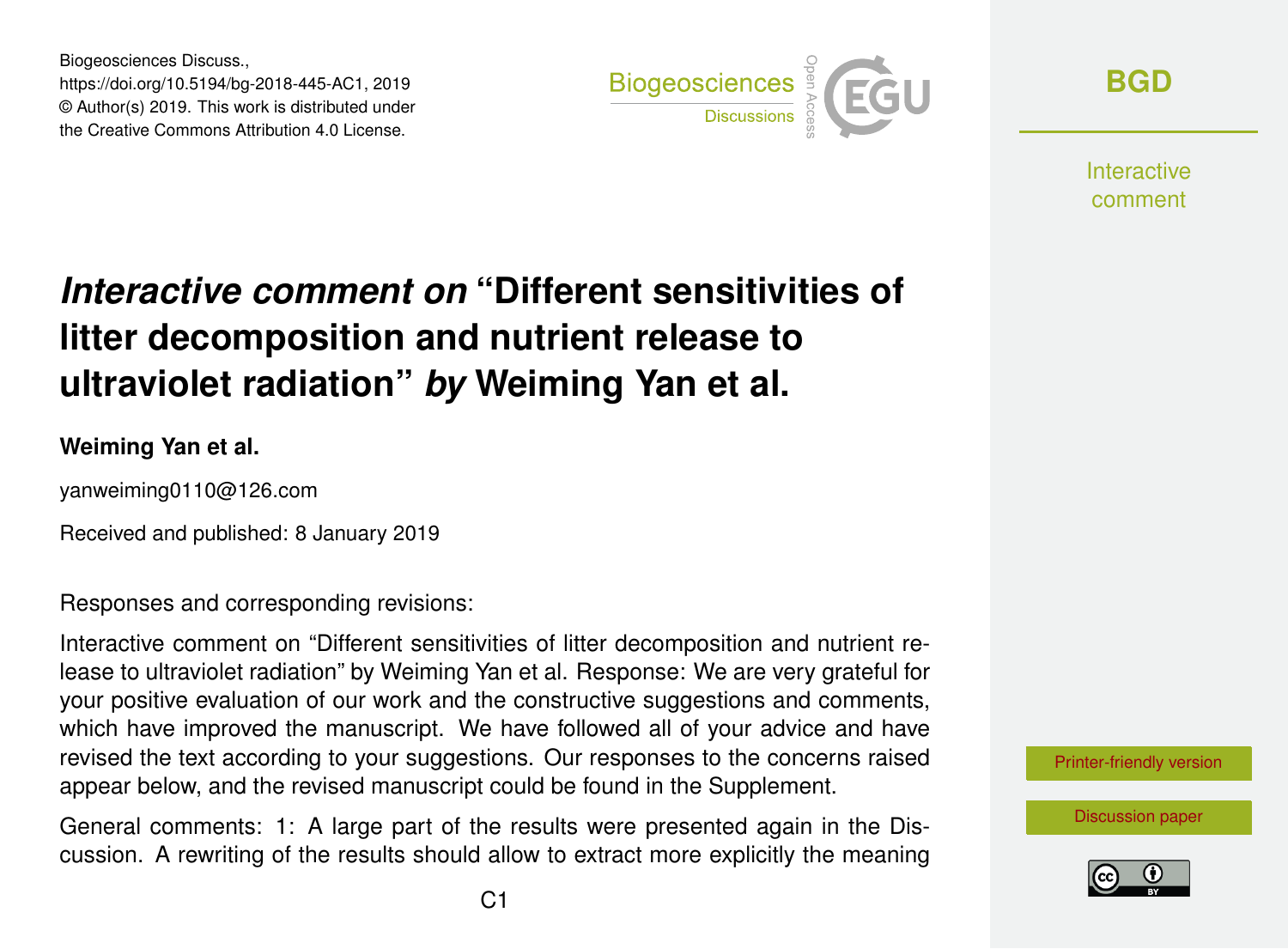of the findings avoiding the need to be repeated in the discussion. The authors have made many classifications, i.e., lab/field, litter types (although not very correct and could be re-divided), durations and MAP levels, but some interesting findings were not presented. For example, why UV enhancement and attenuation had opposite effects on mass loss vs. N/P release (Fig. 1)? Why UV changes had strong effects on litter N content and C/N and lignin/N ratios (Fig. S4)? Response: Thank you for your comments. Follow your suggestion, we have rewritten the results section to more explicitly describe the findings and have revised other sections accordingly. Fig. 1 shows that UV change had effects on mass loss opposite those of N/P remaining, which indicates that mass loss exhibited a similar change as did N/P release. The concentration of N/P may increase over the course litter decomposition and result in a negative value of N/P release, which cannot be used in the calculation of the formula; thus, we used N/P remaining in the calculation. Potential reasons for the large differences among the effects of UV on leaf litter chemistry in the study include the following: 1) interspecific differences, as the magnitude of UV effects on leaf litter quality varies with plant species and type, for example, between herbaceous plants (Pancotto et al., 2003; Pancotto et al., 2005) and woody plants (Song et al., 2013b); 2) variation in environmental factors, especially precipitation, temperature, and soil nutrient content, which influence litter chemistry (the studies were performed at different sites, including dune grassland (Hoorens et al., 2004) and field sites (Pancotto et al., 2003; Pancotto et al., 2005)); and 3) variation in treatment duration, because the accumulation of variation in chemistry parameters changes with exposure time. The length of time that plants were grown under UV radiation ranged from one growth season to 3 years in the included studies. These reasons might explain the strong effects on litter chemistry.

2: The authors made a very simple regression result in Fig. S5, which, however, I think cannot help us to answer the above two questions. Instead, for the Fig. S5, why not to try to separate the control and treatment data because UV treatment did had very strong influence on litter N content and associated ratios, and this may help us to make insightful discussion. Response: Thank you for your comments. Follow your sugges-

#### **[BGD](https://www.biogeosciences-discuss.net/)**

Interactive comment

[Printer-friendly version](https://www.biogeosciences-discuss.net/bg-2018-445/bg-2018-445-AC1-print.pdf)

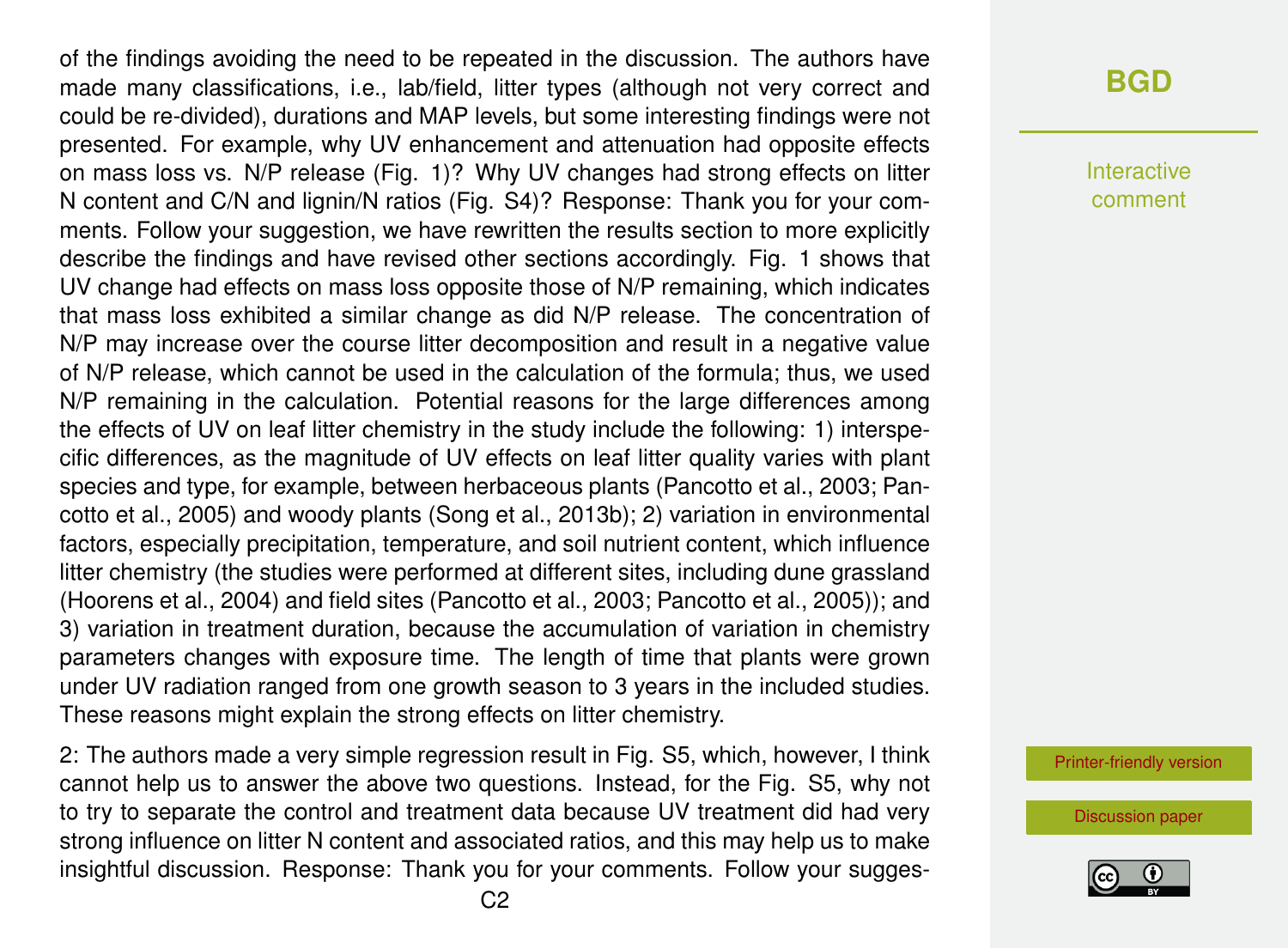tion, we separated the control and treatment data in the revised manuscript (Fig. S8). The results indicated that k decay had a significant correlation with N concentration under both the control and UV-change treatments. Furthermore, the slope of the relationship between k decay and N concentration was larger under UV enhancement than under ambient environment conditions and UV attenuation. We have added this information to the revised manuscript.

3: I remember that the photo-degradation of litter decomposition was found in arid grassland (i.e., Austin 2006 Nature). Yes, the authors compared the decomposition rate and MAP, and from that figure, the regression results were interesting, particularly in arid areas with low precipitation. However, it was much different when the MAP reached at 1400 mm, so I think the regression results can be presented as bars with different categories (i.e., MAP ranging from 0-50 mm, 50-100 mm, etc.). Of course, the previous Figure 5 can be presented in Supplementary Information. Response: Thank you for your suggestion. According to your suggestion, we have presented the results as bars rather than in a regression plot and have added the comparison of k decay between the control and UV-attenuation treatments. The results showed the UV attenuation had a significant effect at precipitation levels ranging from 100 to 200 mm and from 1400 to 1500 mm. Moreover, we moved the original Fig. 5 to Supplementary Information (Fig. S6).

4: Following the above question, photo-degradation of litter decomposition may be observed in grasslands in arid ecosystems in previous years, but in recent years, there were many studies conducted in forests. Therefore, why not divide the litter type to more specific classifications (i.e., grass, herb, broad-leaved and needle foliage) corresponding to the ecosystem types (grasslands vs. forests)? By the way, I think just use "herb" in grasslands was not correct and the authors should carefully distinguish grass and herb. Response: Thank you for your comment. According to your suggestion, we have divided the litter types according to ecosystem and have added the results for specific groups (i.e., grasses, herbs, and broad-leaved and needle-leaved plants) in

## **[BGD](https://www.biogeosciences-discuss.net/)**

Interactive comment

[Printer-friendly version](https://www.biogeosciences-discuss.net/bg-2018-445/bg-2018-445-AC1-print.pdf)

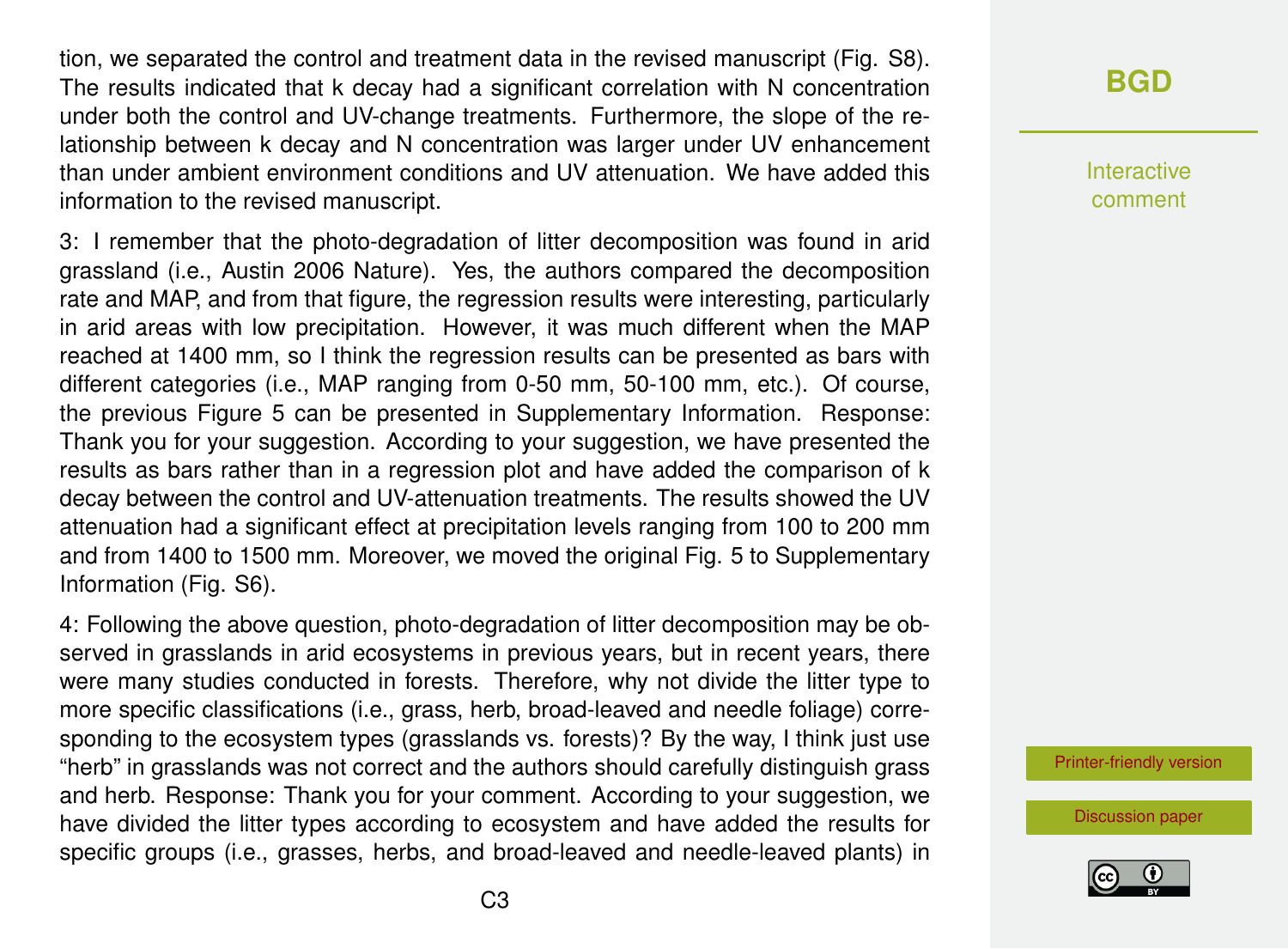Supplementary Information (Fig. S5). In addition, associated content has been added to the revised manuscript.

Detailed comments 5. Line 30. "weight loss"? And why not "mass loss"? The latter one is more widely used in litter decomposition studies. Response: Thank you for your suggestion. We have replaced 'weight loss' with 'mass loss' in the manuscript and figures.

6. Line 222. The authors declare that "UV-(A+B) attenuation: : : but showed LITTLE effect: : :"; however, "UV-B enhancement: : : showed SIGNIFICANT effect" (line 221). I think the authors should change the presentation. In fact, the RR for UV-(A+B) attenuation was less than - 0.25, but that for UV-B enhancement was only 0.04, so why did the authors say UV-B enhancement had SIGNIFICANT effect whereas UV-(A+B) attenuation has LITTLE effect? In fact, the RR for UV-B enhancement maybe not significant (overlap with zero) if the sample size was smaller. Response: Thank you for your comment. We have merged the UV-B and UV-(A+B) results into the category UV attenuation in Fig. 1 as proposed by Reviewer #2, and we have moved the original UV-B and UV-(A+B) results to the supporting information (Fig. S2). The text has been revised as follows: 'As expected, UV enhancement and attenuation showed opposite effects on mass loss and nutrient release. UV enhancement and attenuation showed significant effects on k decay, with RRs of 0.09 and -0.41 (Fig. 1), respectively; furthermore, UV-B enhancement and attenuation showed significant effects on mass loss, with RRs of 0.04 and -0.35, respectively. UV enhancement promoted N and phosphorus (P) release, with RRs of -0.16 and -0.08 of N and P remaining, respectively. UV attenuation showed the opposite effects on N and P remaining, with RRs of 0.08 and 0.10. The effects of changes in UV radiation on C and lignin release were not significant. Both UV-(A+B) and UV-B attenuation showed similar effects on mass loss and N and P release (Fig. S2)'.

7. Lines 223-225. The authors declared that the RR was greater for k decay compared with mass loss, but I think the authors should treat the k decay and mass loss results

#### **[BGD](https://www.biogeosciences-discuss.net/)**

Interactive comment

[Printer-friendly version](https://www.biogeosciences-discuss.net/bg-2018-445/bg-2018-445-AC1-print.pdf)

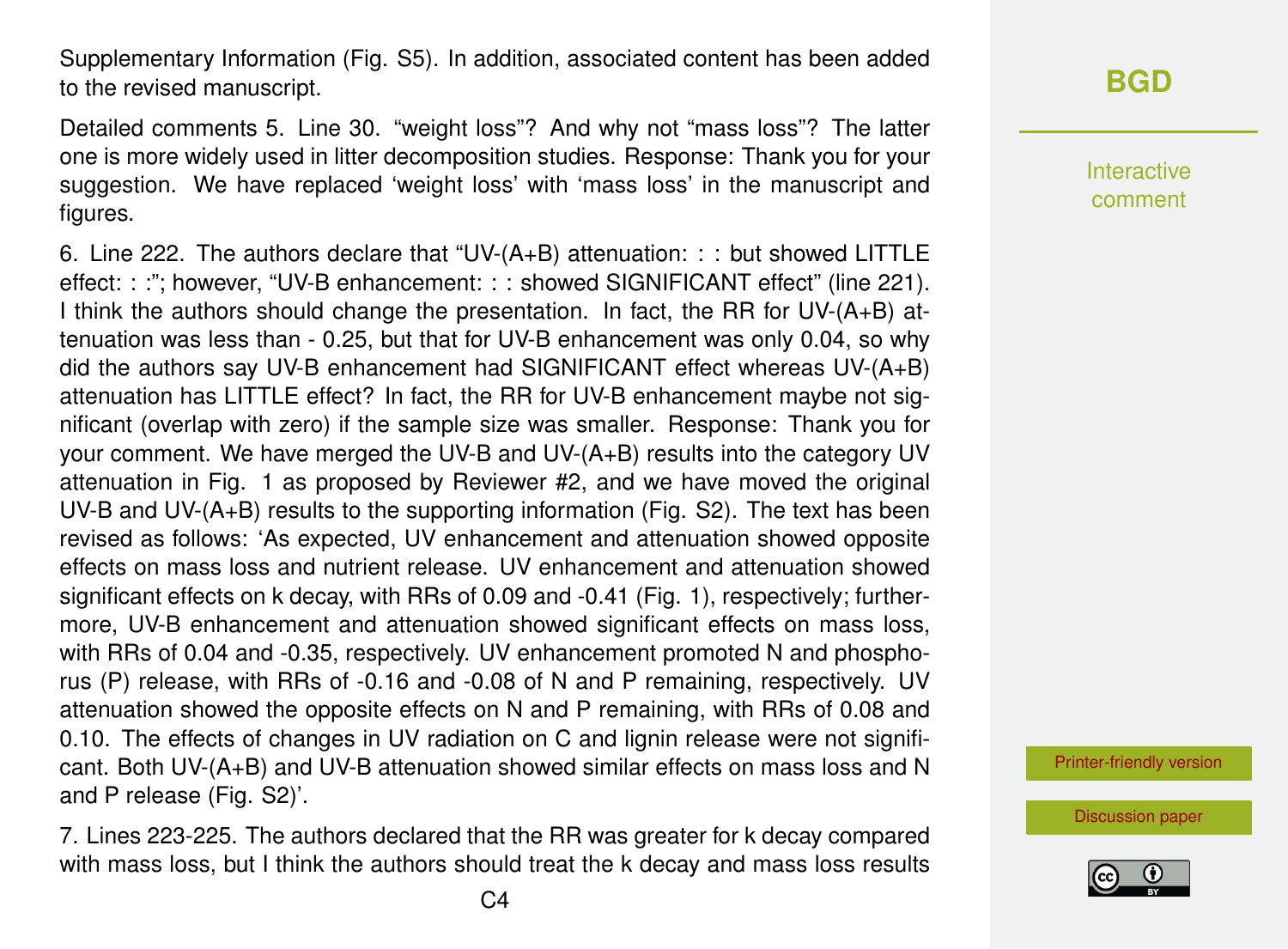with caution. There are at least two reasons: First, both the k decay (assumed that the exponential models were used) and mass loss reflect one thing. Second, the sample size for UV-B attenuation on k decay was very small (n=4), so its confidence was not strong, and this result may be excluded in some cases. Therefore, I think using other sentences (i.e., Similarly, k decay: : :) would be better than ": : : greater than : : :". Response: Thank you for your comment. We agree with your statement that both k decay and mass loss reflect one thing. Following your suggestion, we have revised the sentence to ' UV enhancement and attenuation showed significant effects on k decay, with RRs of 0.09 and -0.41 (Fig. 1), respectively; furthermore, UV-B enhancement and attenuation showed significant effects on mass loss, with RRs of 0.04 and -0.35, respectively.'

8 Line 225. Why the authors did not present some results on N and P release directly? That will be very interesting because it seems that UV-B enhancement and attenuation showed opposite effects on N/P release relative to on mass loss/k rate. And then C and lignin. Response: Thank you for your comment. Fig. 1 shows that UV change had effects on mass loss opposite those of N/P remaining, which indicates that mass loss exhibited a similar change as did N/P release. We originally planned to show the N/P release results. However, the concentration of N/P may increase over the course litter decomposition and result in a negative value of N/P release, which cannot be used in the calculation of the formula; thus, we used N/P remaining in the calculation.

9. Line 225. I think "no effect" was not a very good word if we have other choice. Why not "the effects were not significant"? Response: Thank you for your suggestion. We have revised this sentence to 'The effects of changes in UV radiation on C and lignin release were not significant' in the revised manuscript.

10. Line 257. "UV enhancement had NO effect on the weight loss in the first four months"? I am confused why some RRs were not significant (marked in gray) but the 95% CI did not overlap with zero. This problem can be found in many figures. Please check it. Response: Thank you for your comment. We apologize for the misunder-

#### **[BGD](https://www.biogeosciences-discuss.net/)**

Interactive comment

[Printer-friendly version](https://www.biogeosciences-discuss.net/bg-2018-445/bg-2018-445-AC1-print.pdf)

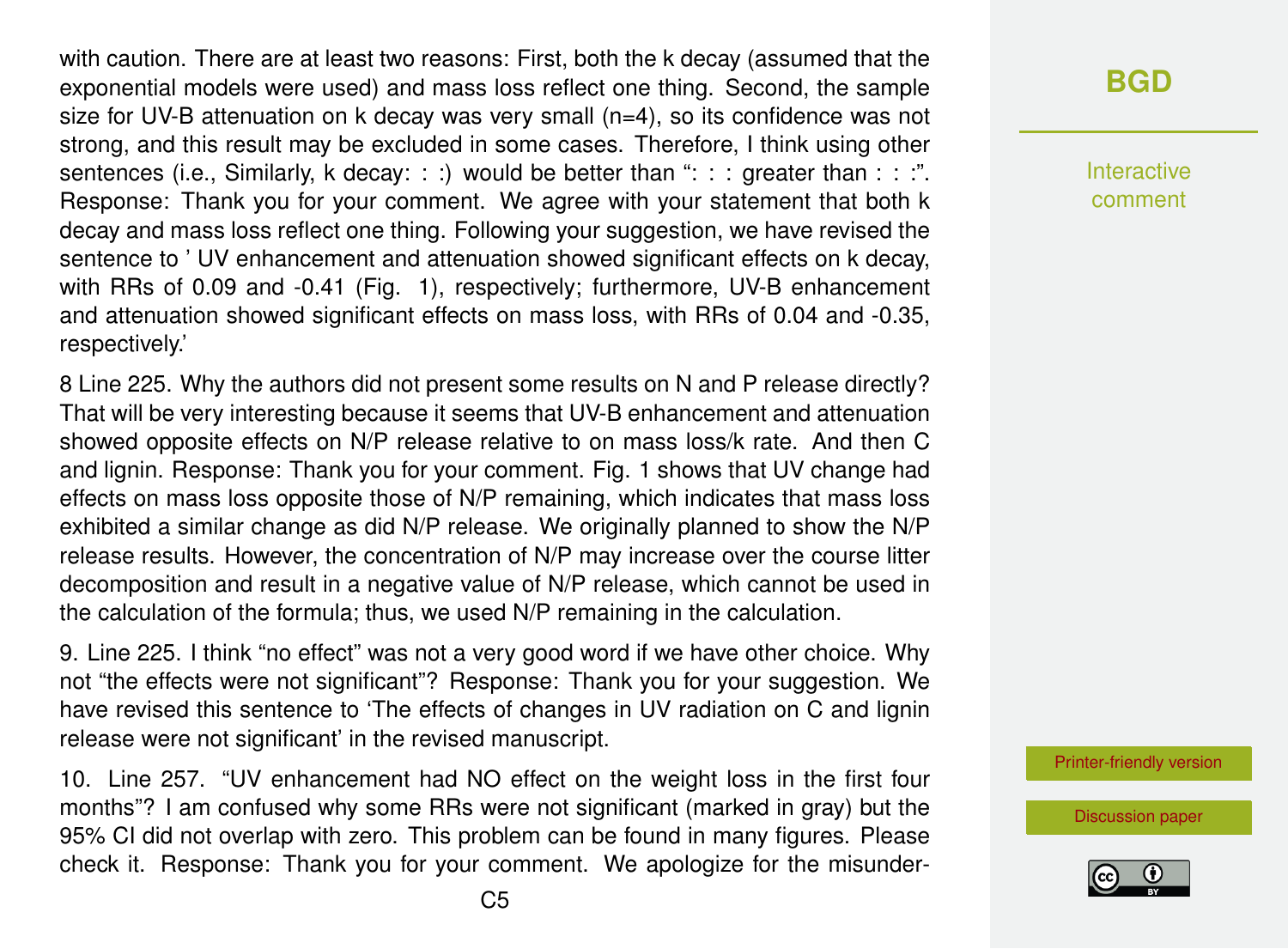standing regarding the values in the figures. It is true that an RR was considered significant when its 95% confidence interval (CI) did not overlap with zero. The value in the figure indicates the weighted response ratio, and the error bar represents the standard error, not the 95% CI.

11. Figure 267-268. What is "control treatment"? "Control + treatment"? From Figure 1, UV treatment had very strong influence on k rate, so have you tried to compare the relationships between MAP and k rate under control and treatment conditions separately? Just like Figure 6. Response: Thank you for your comment. In the control treatment, litter decomposition was occurring under ambient environment conditions, without the enhancement or attenuation of UV. Our aims were to explore the relationship between k decay and MAP under ambient conditions and determine whether the effect of UV attenuation on k decay is affected by MAP. In addition, the first figure displays the relationship between k decay and MAP, and the later one shows the relationship between the RR of decay and MAP; we cannot compare these two regression equations due to their different parameters.

12. Lines 275-278. I am confused that how can the authors conclude that : : : was more sensitive than : : :. The slopes >1? Or compared with the 1:1 lines in Figure 6? Response: Thank you for your comment. We apologize for the lack of clarity. We have revised the text to 'Various effects of changes in UV radiation on the RRs of remaining nutrients and weight remaining were found (Fig. 6). The slope of the RRs of remaining C and N and the weight remaining under UV attenuation were 1.31 and 1.23, respectively, however, the effects of both UV enhancement and UV attenuation on the relationships between each of C, N and P and mass loss relative to the ambient environment were not significant (p>0.05). Interestingly, UV enhancement significantly promoted lignin release compared with mass loss (p<0.01).'

13. Lines 284-289. It seems that this sentence was redundant here because this has been presented in the Introduction. We should focus on the most important findings, and some general sentences, i.e., litter decomposition is a complex process regulated

#### **[BGD](https://www.biogeosciences-discuss.net/)**

Interactive comment

[Printer-friendly version](https://www.biogeosciences-discuss.net/bg-2018-445/bg-2018-445-AC1-print.pdf)

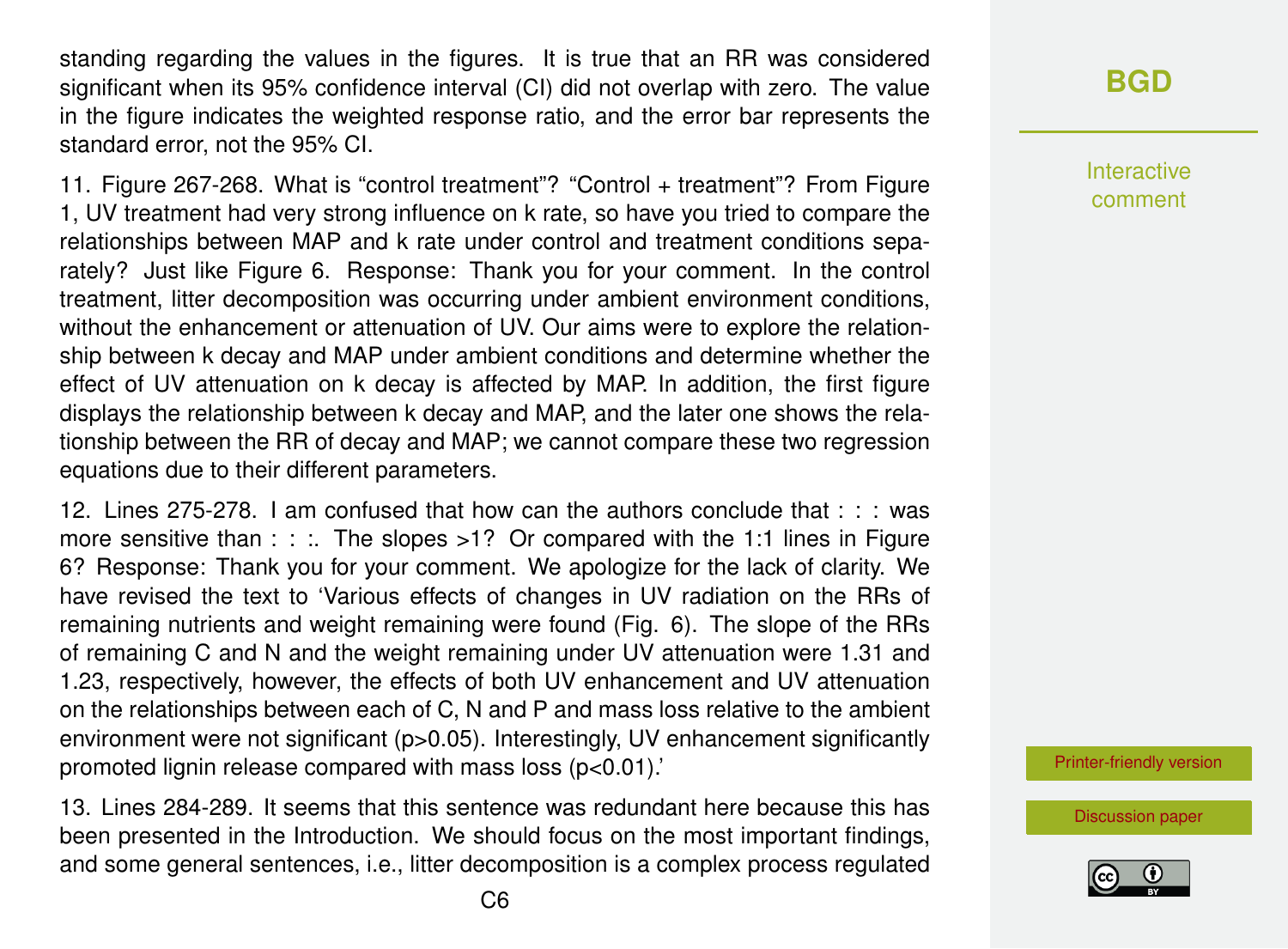by both biotic and abiotic factors, were not very interesting for readers. Response: Thank you for your comment. We agree with your statement that the sentence was redundant and have deleted it from the revised manuscript. In response to this comment and a suggestion proposed by Reviewer 2, we have revised the beginning of the discussion section to 'In the present study, a meta-analysis was performed to assess the effects of UV exposure on the dynamics of litter decomposition and nutrient release. We found that leaf source (grassland or forest), experimental condition (field or laboratory), experimental duration, and direct or indirect effects of UV exposure affected litter decomposition and nutrient release under UV exposure'.

14. Lines 292-295. Just like the suggestion mentioned above, the sentence "UV enhancement had : : : lead to a decrease" has been introduced in the Introduction section, so we do not need to repeat it again here. Response: Thank you for your comment. We have deleted this sentence from the revised manuscript.

15. Line 302. I think "litter decomposition" should be replaced by "mass loss" here. As you declared (but I suggest to delete it) that "litter decomposition is a complex process" and this process includes many sub-process, i.e., mass loss we observed, C structure breakdown, release of N, P and other nutrients, etc. Therefore, UV treatments had opposite effects on mass loss vs. N/P release and not litter decomposition vs. N/P release. Response: Thank you for your comment. Following your suggestion, we have replaced 'litter decomposition' with 'mass loss.'

16. Line 310. I think the authors should discuss the sample size for remaining C, and not only "a different regulatory mechanism". In meta-analysis, the collected data have strong influence on our conclusion, which may be biased if the sample size is too small. This is a potential uncertainty in meta-analysis. Response: Thank you for your comment. We agree with your observation that the sample size may have affected the results of the meta-analysis. Thus, we have revised the text to 'However, interestingly, changes in UV radiation did not affect the release of C, which was a focus of our concern, may be indicated that a different regulatory mechanism other than

#### **[BGD](https://www.biogeosciences-discuss.net/)**

Interactive comment

[Printer-friendly version](https://www.biogeosciences-discuss.net/bg-2018-445/bg-2018-445-AC1-print.pdf)